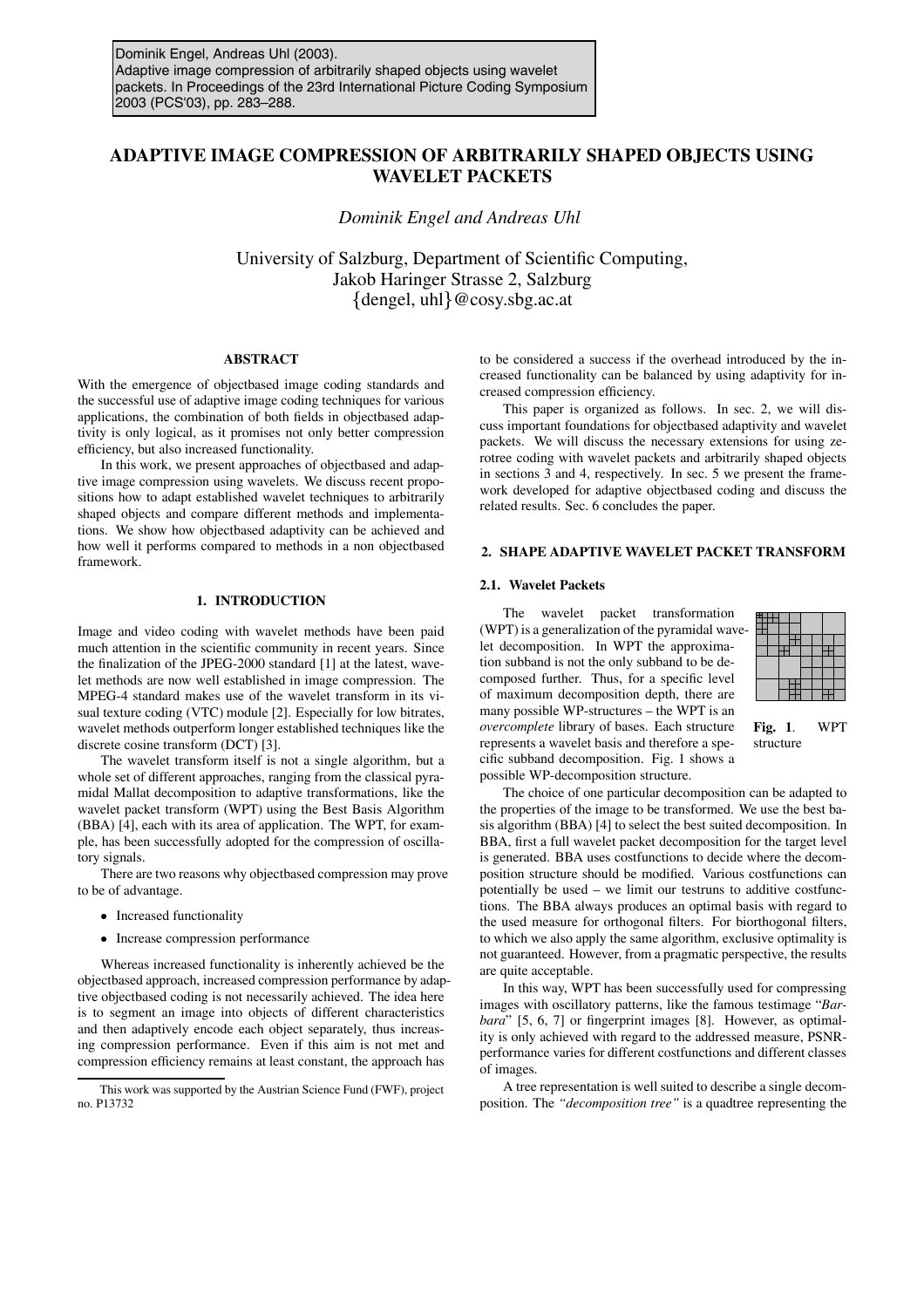structure of the wavelet decomposition. Each of its nodes is associated with a subband and represents the binary decision whether this subband is decomposed further or not. Note that it makes sense to distinguish the tree representing the decomposition structure from the actual coefficients. In our implementation the coefficients are stored separately from the decomposition information. We will generically call the structure holding the coefficients *"coefficient tree"* (although the actual implementation does not necessarily have to be a tree). When we discuss zerotree coding for WPT, we will introduce another tree, the *"similarity tree"*, which orders the subbands in the decomposition tree for zerotree coding.

#### **2.2. Shape-adaptive Wavelet Transform**

There are several propositions on how to perform the transformation of arbitrarily shaped objects. Since the wavelet transformation of rectangular regions has been very well researched, the use of padding techniques would seem rewarding. By finding the bounding box of an object and padding values into the region that is not contained in the object-mask, the problem of arbitrary shapes is reduced to a rectangular transformation. However, because in this approach more pixels than contained in the original object have to be coded, it is not efficient. Additionally, perturbation of the frequency pattern of the objects is artificially introduced and shows negative impact on the performance of the BBA. For better efficiency a way has to be found to deal with arbitrary shapes directly and to transform them without producing overhead pixels.

In our test setup we use the shape adaptive DWT (SA-DWT) proposed by Li [9] to produce WP-transformations of arbitrarily shaped objects. In the following we will outline the most eminent features of SA-DWT and introduce important terminology. For a more detailed description see [9]. SA-DWT produces exactly the required amount of coefficients and preserves coefficient positions at the same time. It has been adopted for the MPEG-4 Visual Texture Coding (VTC) module for coding of still textures. Transforming objects of arbitrary shape always involves the problem of having to transform oddsized segments. When biorthogonal filters are used, oddsized segments can be transformed without any splitting in SA-DWT.

Subsampling in SA-DWT can be done at even or odd position. Following [9], we will call subsampling at even positions "*even* subsampling strategy" and subsampling at odd positions "*odd* subsampling strategy". Because odd-sized biorthogonal filters introduce a phaseshift during the analysis step, different subsampling strategies have to be used for lowpass and highpass subbands, i.e. if the lowpass subband is subsampled at even positions, the highpass subband has to be subsampled at odd positions and vice versa. We denote the subsampling strategy for this kind of filters as "*evenodd* subsampling" and "*odd-even* subsampling", where the first part refers to the strategy used for the lowpass subband and the second part refers to the strategy for the highpass subband. For orthogonal filters, the same subsampling strategy is applied for both subbands.

We further distinguish two subsampling *modes*, namely *"global"* and *"local"*. For global subsampling the local subsampling strategy depends on the start of the signal relative to the left and upper border (for horizontal and vertical transformation, respectively) of the bounding box of the object shape. In this case, subsampling is always done at even or odd offsets, respectively, from the border. From a local perspective, this may result in local even or local odd subsampling.

#### **3. EXTENDING ZTC TO WAVELET PACKETS**

The extension of zerotrees to wavelet packets is not a trivial task. Some of the constraints that are given in the pyramidal decomposition are missing in a wavelet packet decomposition. The hypothesis that the magnitude of coefficients decays with frequency is to be questioned [10]. Furthermore, a more sophisticated definition of the parent-child relationship between subbands has to be used, as the relationship is not as clear as in the pyramidal case. With wavelet packets it is possible that a child subband is at a coarser scale than its parent, i.e. a coefficient in the child subband has multiple possible parents, resulting in a *parenting conflict* [11].

Xiong et al. [6] propose to avoid this parenting conflict in the first place by considering it in the selection of the best basis and merging children that have parents at a coarser scale. However, this approach severely limits the flexibility of the best basis algorithm to adapt to a given signal.

Rajpoot et al. [11] propose a zerotree structure called *"compatible zerotree"* to resolve the parenting conflict. For the initial creation of a compatible zerotree, the parent-child relationship is defined between whole subbands (unlike the spatial orientation trees of SPIHT, where the relationship is defined between single coefficients, see [12]). Accordingly, a node in a compatible zerotree refers to a whole subband. After the initial tree has been created, its nodes are reordered to resolve parenting conflicts. The prerequisite for the use of compatible zerotrees is that the approximation subband is at the coarsest scale.

Our own tests are based on SMAWZ [13], which uses a zerotree like structure called *"similarity trees"*. The similarity tree resembles the compatible zerotree in that is defines a parent-child relationship between whole subbands. However, the parental conflict is not resolved by moving coarse scale subbands up the tree. If a node C has multiple possible parents  $P_i$ ,  $i = 0, \ldots, 3$ , only  $P_0$  (i.e. the subband of lowest frequency range) is chosen as parent, while the others are marked as childless. Note that, other than with compatible zerotrees, no restriction as to the scale of the approximation subband needs to be taken into account.

By following a set of rules (cf. [13]), a hierarchical representations of the subbands in the decomposition tree is produced. Even though the resulting similarity tree only connects leaf subbands of the decomposition tree (see sec. 2), the rules also use nodes that are not leaves in intermediate stages. It is important to point out that even though the whole structure of the decomposition tree is used, there is never the need to access the data contained in the coefficient tree. The algorithm for creating similarity trees is purely structural.

The resulting similarity tree, which connects the leaf subbands of the decomposition tree, is used to encode the actual wavelet coefficients with a significance map based approach and finally arithmetic coding.

# **4. EXTENSIONS TO ZTC FOR ARBITRARY SHAPES**

## **4.1. Extensions for Bitmasks**

Let  $S_0$ ,  $S_1$  be subbands, where  $S_1$  is one scale finer than  $S_0$ ,  $|S_0| = 4$  and  $|S_1| = 16$ . Let  $B_1$  be the bitmask of an arbitrary shape in  $S_1$ . Let  $B_0$  be the bitmask of the same arbitrary shape in  $S_0$  that is constructed according to the chosen downscaling strategy and mode (e.g. *local-even*, Fig. 2.a).

Further let  $P_i$ :  $i = 0, \ldots, 3, P_i \in S_0$  be the coefficients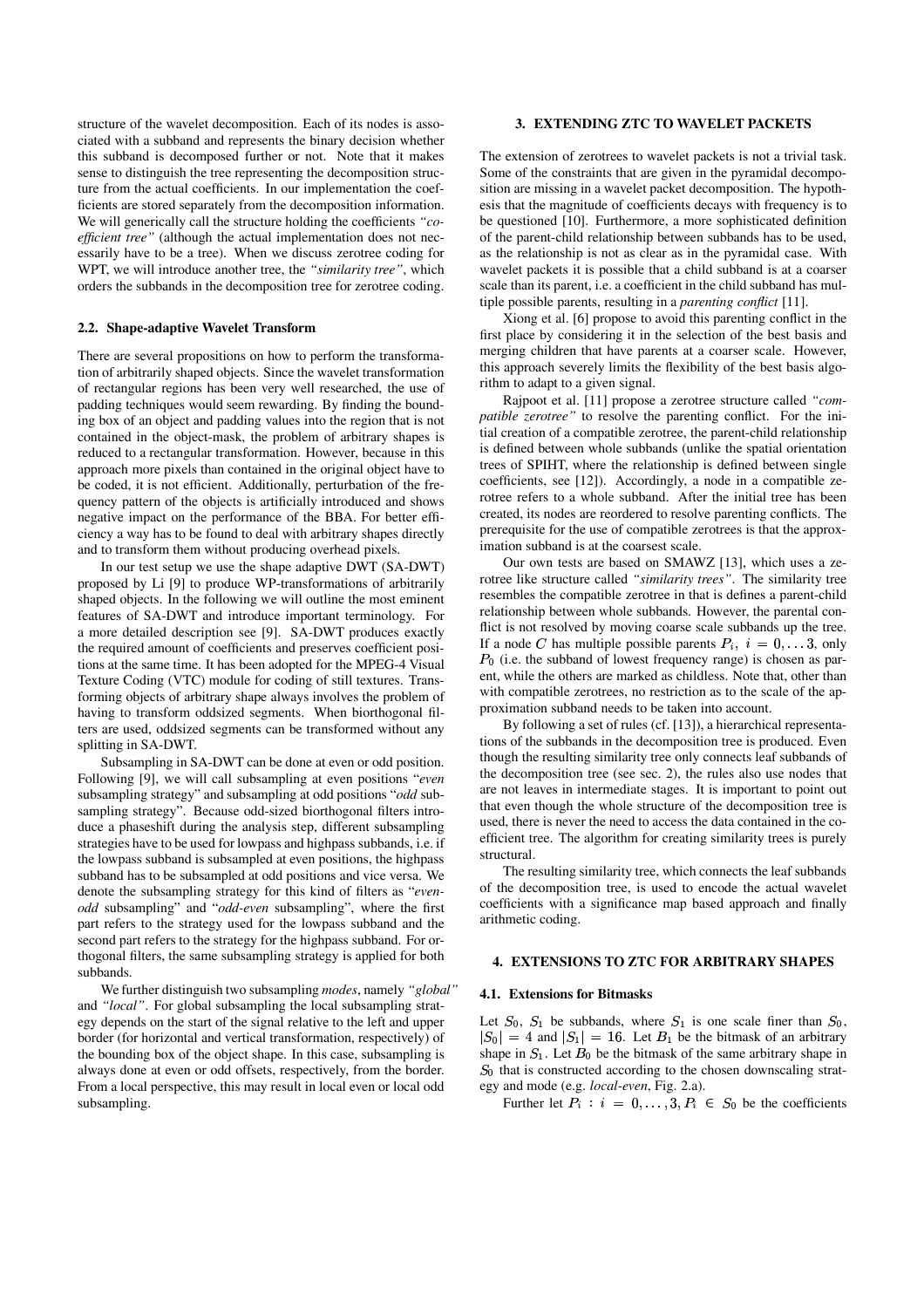contained in  $S_0$  and  $C_{i,j}$ :  $i = 0, \ldots, 3, j = 0, \ldots, 3$  be coefficients contained in  $S_1$  with  $parent(C_{i,j}) = P_i$ . Assume that  $P_i$ significant  $\forall P_i \in B_0$  and  $C_{i,j}$  significant  $\forall C_{i,j} \in B_1$ .



**Fig. 2**. Bitmasks and zerotrees

In Fig. 2.b the zerotree relationship is shown for  $P_0$  and  $P_2$ . Both,  $P_0$  and  $P_2$  are contained in  $B_0$ . Even though not all childcoefficients at a finer scale are contained in  $B_1$  no problem occurs for zerotree coding. However, in Fig. 2.c a case is shown where special treatment is necessary. Neither  $P_1$  or  $P_3$  are contained in  $B_0$ , but for  $i = 1, 3$  the following equation holds

$$
\exists C_{i,j} : parent(C_{i,j}) = P_i, C_{i,j} \in B_1, C_{i,j} \text{ sig.}
$$
 (1)

This is a situation that cannot be deduced by the decoder, if the parent coefficients that are not contained in the bitmask are not encoded at all. A possible solution is to encode the parent coefficients with a special symbol in this case, denoting a position not contained in the bitmask but with significant child-coefficients. However, this approach lowers the efficiency of entropy coding.

With regard to PSNR performance, an approach is preferable that allows the decoder to deduce the positions in such a case without the need for additional symbols. This requires some preprocessing and thus has an impact on coding time. In our test setup, which is aimed at gains in coding efficiency and not at gains in coding time, we chose the following approach that is performed by encoder and decoder alike prior to the actual encoding process:

Positions of coefficients with children fulfilling eq. (1) are marked recursively, starting in the approximation subband.

For a coefficient  $P_i$ :

- If  $P_i$  is not a leaf node, process all of its children  $C_{i,j}$  first.
- If the marking process returned false for all children, return *false*. Otherwise, return *true* and if  $P_i$  is not contained in the bitmask associated with its subband, mark  $P_i$ .
- If  $P_i$  is a leaf node, return *true* if  $P_i$  is significant, *false* otherwise.

In the encoding process the marks are used to determine the children of which positions have to be processed even though the positions themselves are not contained in the bitmask. Note that no information regarding the marked coefficients is encoded at all. In the decoding process the marks are used to determine positions that have significant children, but are not contained in the bitmask (and thus not in the bitstream) themselves. In both, encoding and decoding, the marks are not needed for the actual transformation.

# **4.2. Impact of Downscaling Strategy on Efficiency of ZTC**

According to the zerotree hypothesis [10], the magnitude and with it the importance of wavelet coefficients is indirectly proportional to the frequency, i.e. coefficients in subbands of low frequency are important with a higher probability than coefficients in subbands of high frequency. So a higher amount of coefficients in the lowpass subbands has a good chance of producing a gain in the efficiency of zerotree coding (cf. [9]).

With the choice of subsampling mode and strategy the number of coefficients in lowpass and highpass portions of a decomposition can be influenced to a certain degree. Using *local* subsampling mode in conjunction with *even-odd* subsampling strategy guarantees that the number of coefficient in the lowpass subband are equal or (one) more than in the highpass subband for one step of 1Ddecomposition.



**Fig. 3**. High energy patterns in local subsampling, ratio 90

While this is an intriguing approach on a theoretical level, in practice *local* subsampling does have a problem with artificial high frequency components. Constellations exist, where this affects coding quality in a high degree. Take a pair of subsequent horizontal segments which overlap vertically, with start indices  $i_1, i_2$ . If  $i_1 \mod 2 = 1$  and  $i_2 \mod 2 =$ , the phases of the two lines are not compatible, high energy patterns are artificially introduced and PSNR quality is severely affected (see fig. 3 for a reconstructed image). In our

testruns, a gain for zerotree processing through local subsampling could only be achieved for a limited set of shapes, where lines as well as columns had a pairwise offset of  $2i, i \in \mathbb{N}$ .

In order to preserve image quality and favor a gain in PSNR, the global approach is to be preferred in such a case, because all pairs of lines are of the same phase here. Note that for oddlength segments there is more than one possibility where to put the smaller of the two resulting segments. For optimal PSNR performance, the positions have to be chosen so that the transformation in the other direction has coefficients of the same phase in each of its segments. Whether globally *even-odd* or *odd-even* subsampling (referring to the strategy of lowpass and highpass subband) produces better results, depends much on the shape used.

## **5. ADAPTIVE OBJECTBASED IMAGE COMPRESSION**

Taking the superior performance of the adaptive WPT for oscillatory patterns, objectbased adaptive coding seems a rewarding approach. The basic idea is segmenting an image into objects on distinction of frequential patterns and then transforming each object on its own. Thus, the wavelet bases are adapted to each object separately instead of the image as a whole.

We will not deal with the segmentation process, but assume an image to be already segmented into objects of different frequential patterns. In fact, we construct test images fitting the above requirements to test whether the adaptive objectbased approach is able to produce better compression results and whether segmentation on the criteria of frequential properties would make sense in the first place. The used testimages are constructed from textures for which the adaptive WP-decomposition produced superior results compared to the pyramidal decomposition.

A schematic comparison between global, i.e. non-objectbased (*"global optimization"*), and objectbased adaptivity (*"local optimization"*), is shown in figures 4.a and 4.b. In the former case, the costfunction is used on the image as a whole, which leads to a single decomposition. The transform coefficients are then encoded and written to the target bitstream. Opposed to this, local optimiza-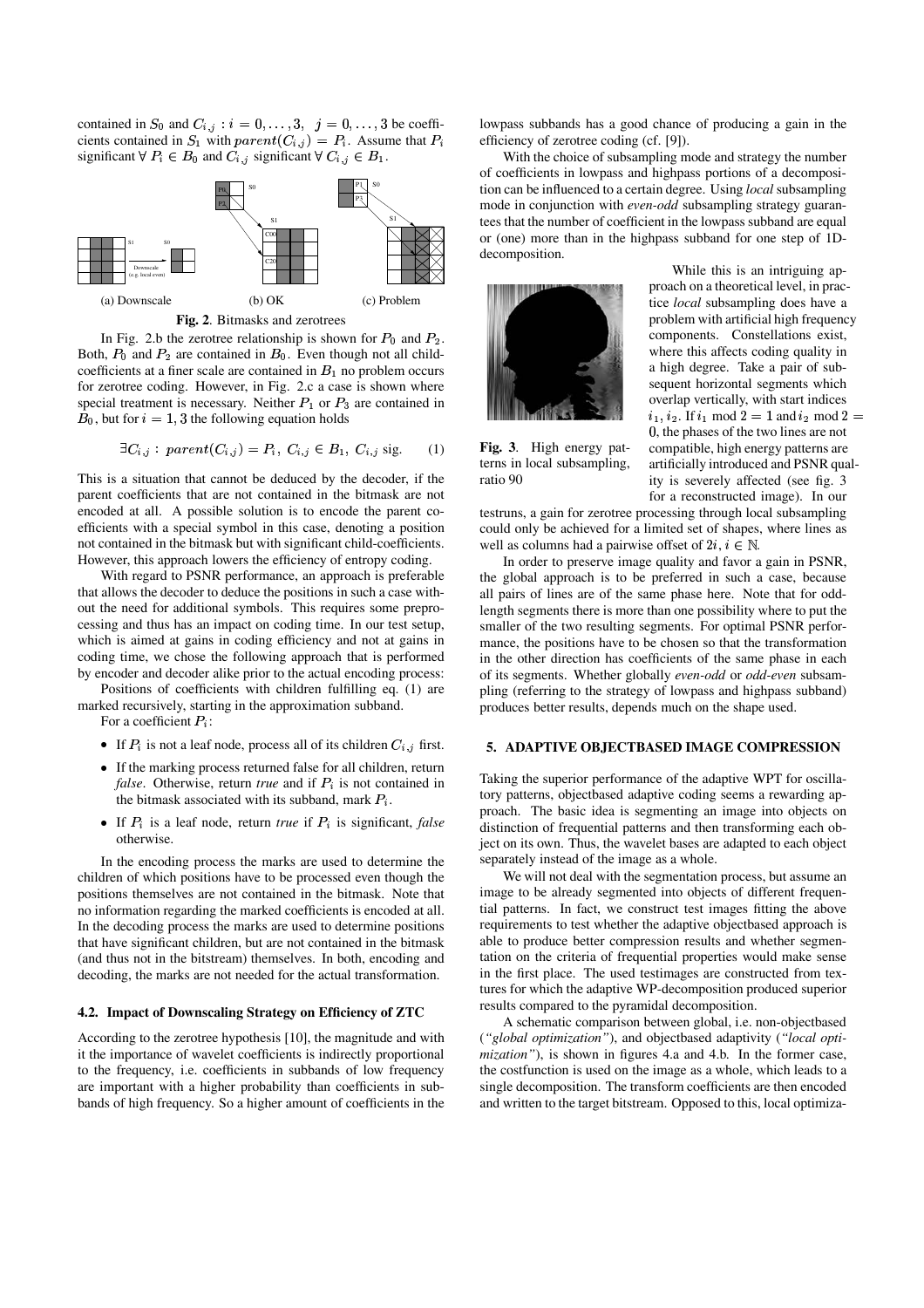

**Fig. 4**. Adaptive objectbased image coding

tion does not work on the image as a whole, but optimizes the information cost for each object individually. It is not even necessary to use the same costfunction for all objects. Thus, a decomposition structure is produced for each object in the image. A challenging question is how to distribute the target bitbudget between the objects. The choice of distribution has considerable impact on the coding performance, as will be seen. Based on the allocated bitbudgets, individual bitstreams are produced for the objects, which then have to be merged in some way, producing the final bitstream. There is a range of possibilities how to perform the merging operation, ranging from simple concatenation to more sophisticated methods for producing an embedded bitstream or including ROI coding.

#### **5.1. Bitbudget Allocation**

As far as PSNR performance is concerned, a good distribution of the available bitbudget should take the rate-distortion characteristics of each object into account and perform a "cost-benefit analysis". For some objects it is possible to concentrate the energy in just a few transform coefficients, i.e. the object is well suited for compression. Each of these coefficients adds greatly to the quality of the object when transmitted, but further coefficients do not raise the PSNR in a considerable degree anymore. For other objects, the set of coefficients that carry the bulk of the energy is much bigger, and only after a lot of these coefficients have been transmitted the same gain in PSNR is achieved as in the previous case. Therefore, a good method of bitbudget allocation will pay attention to what part of the entire bitbudget an object actually needs and how much is better spent on other objects.

# *5.1.1. Bitbudget costfunctions (BBCF)*

The use of costfunctions for bitbudget allocation is fairly straightforward – basically the bitbudget is assigned to each object proportionally to the value a certain costfunction produces for this particular object.

Let  $O_i$ ,  $i = 0, \ldots, n - 1$  denote the image objects with their associated object shapes  $S_i$ ,  $i = 0, \ldots, n-1$ . By applying a costfunction to each object  $O_i$ , cost-values  $c_i$ ,  $i = 0, \ldots, n-1$  bi are produced. Depending on the measure that should be addressed, different costfunctions can be used. We will test the following costfunctions for bitbudget allocation: *Variance, Energy, Entropy*.

Let  $B$  be the total bitbudget for coding the entire image.  $B$ is split into bitbudgets  $b_i$ ,  $i = 0, \ldots, n-1$  to be assigned to the objects proportional to their respective costs

$$
b_i = B \cdot c_i / \sum_{j=0}^{n-1} c_j.
$$
 (2)

#### *5.1.2. Multipackettree (MPT)*

Let  $O_i$ ,  $i = 0, \ldots, n-1$  again denote the image objects with their associated object shapes  $S_i$ ,  $i = 0, \ldots, n - 1$ . Further, let  $D_i$  be the wavelet packet decomposition structure that is obtained by applying a BBA to  $O_i$ . As discussed previously, trees are a common way of representing decomposition structures. We will thus also refer to  $D_i$  as "*decomposition tree*". In parallel to each structural tree  $D_i$ , a "coefficient tree" exists for each object (see sec. 2).

For the MPT-approach, a similarity tree  $V_i$  is created for each object  $O_i$  from  $D_i$ ,  $i = 0, \ldots, n-1$ , using the algorithm discussed in section on SMAWZ. The similarity trees are grouped to form a "*unified similarity tree*" *U* with multiple roots,

$$
\bigcup_{i=0}^{n-1} V_i.
$$
 (3)

We use SMAWZ to code the unified similarity tree. The difference to the normal mode of operation of SMAWZ is that the coefficients can now be located in different coefficient trees. The ordering of the coefficients is done for all objects together. Thus, a rate-distortion oriented allocation of the bitbudget to the various objects is achieved implicitly, while at the same time an embedded bitstream is produced.

#### **5.2. Common Structure Coding (CSC)**

The intersection of the decomposition trees of the various objects in an image is never empty. Especially objects whose characteristics in frequency space do not differ in a high degree have considerable overlap in their decompositions. The idea of CSC is to make use of this fact and to code as much of the objects together as possible in a first step. The individual differences of the objects from the common structure are coded as "refinements" in a second step. Fig. 5 illustrates the analysis process, which is divided into three major steps.

Note that in step 3, the union of the object shapes of all the objects in an image  $I$ , does not always cover the whole area of  $I$ , depending on the used subsampling mode and strategy. In order to remedy this, the object shapes are enlarged to cover the whole of  $I.$ 

#### **5.3. Experimental Results**

 *biorthogonal 7,9* filter for both codecs. In the following we will compare the performance of global and objectbased adaptivity using the *Ganesh++*-codec. We also include results produced by JASPER (http://www.ece.uvic.ca/˜mdadams/jasper), a reference implementation of the codec specified in the JPEG-2000 Part-1 standard (ISO/IEC 15444-1). We used the standard

For bitbudget costfunctions, as with the additive costfunctions used in BBA, there is no causal link between the measure the BBCF addresses and actual PSNR performance. Thus, as can be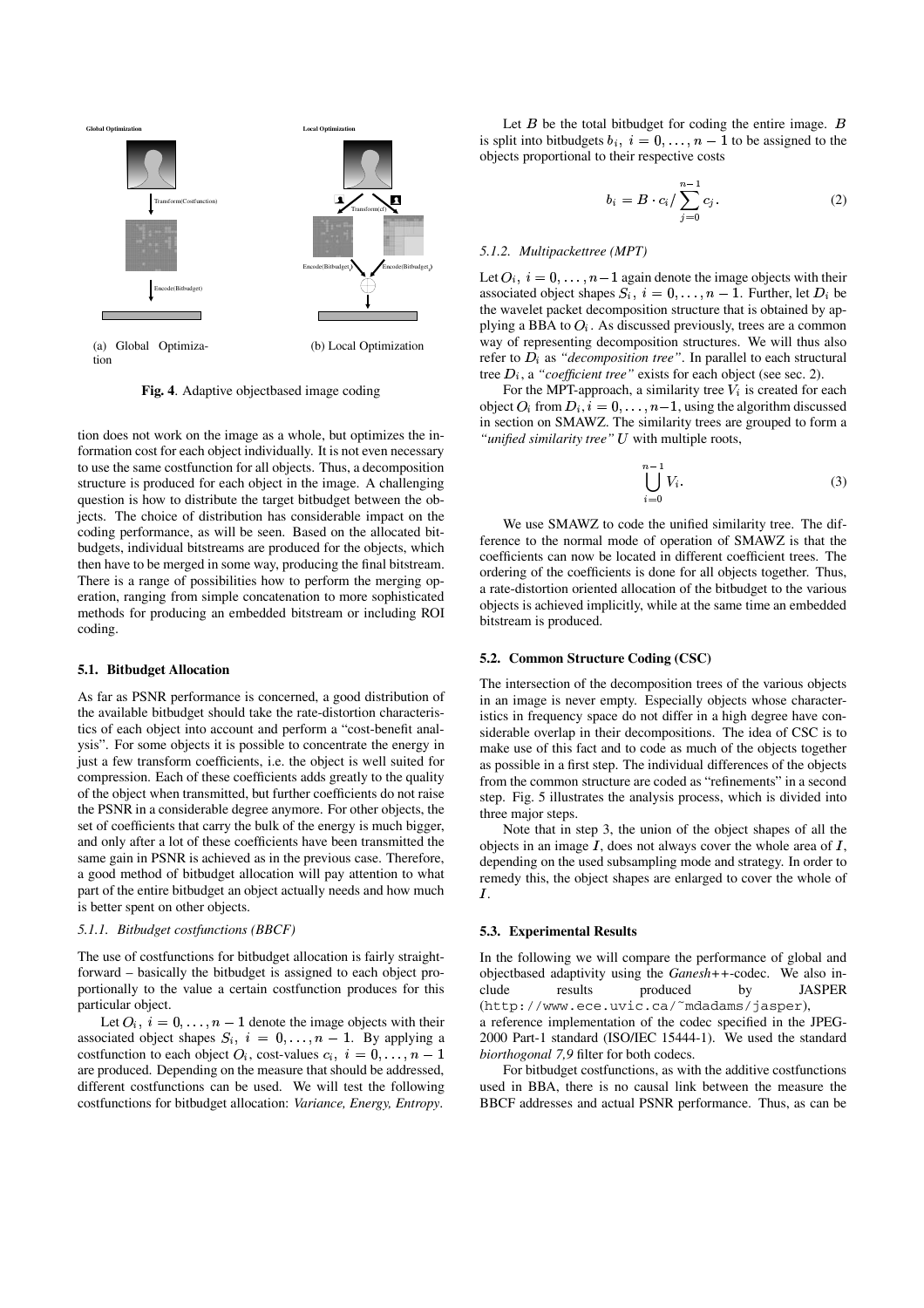

**Fig. 5**. Common Structure Coding - Analysis





(a) *D105 X D49* (b) *poly linen X D50*

**Fig. 6**. Test Images

seen in fig. 7, there is not just one costfunction that always guarantees to distribute the bitbudget in an optimal way as regards PSNR performance, but the performance depends on the features of the testimages and how well they can be described using a certain measure.

For most of the tested images, MPT is about tied with the bestperforming bit-budget costfunction (see fig. 7). However, the advantage of MPT is that it substitutes the computationally costly evaluation of a costfunction with the building of a unified similarity tree, which is cheap in terms of computational complexity.

In our testruns, CSC does not result in a major gain in PSNRperformance. On the contrary, the PSNR values are generally lower than without CSC. This may be due to the (necessary) enlarging of the object-shapes in the transform domain. But even though this problem could be solved by arranging the coefficients during the subsampling process, the possible gain in coding performance would hardly be worth the considerable overhead that is necessary to find the common structure.

In fig. 8 we compare the performance of MPT to the approach using *Ganesh++* with global optimization and to JPEG-2000. As expected, for all of the tested images, *Ganesh++* using pyramidal decomposition and JPEG-2000 are both outperformed by the adaptive methods. However, the difference between the globally adaptive approach and the objectbased adaptive approach are quite insubstantial for most of the images (like in the case of fig. 8.a).

A possible explanation is the fact that for these images the



**Fig. 7**. BBCF: Results for fig. 6



**Fig. 8**. MPT: Results for fig. 6

globally adaptive approach, due to the local preservation property of the wavelet transform, implicitly performs a segmentation in image space based on characteristics in frequency space. For our testimages, which are constructed from objects which exhibit these different characteristics, the coefficients for each object are almost disjointly divided into different frequency bands. This can best be illustrated by applying the algorithm to the artificial testimage shown in fig. 9.a, whose parts have high frequential patterns in orthogonal directions. Fig. 9.b shows the coefficient distribution over the subbands for the pyramidal decomposition<sup>1</sup>. As can be seen, the two objects are completely separated into different areas, and it is obvious that a segmentation based on frequency characteristics

<sup>1</sup>The pyramidal decomposition obviously does not achieve high energy compaction, but is well suited to illustrate the point.





(a) *Artificial test image* (b) *Distribution of coeff.*

**Fig. 9**. Distribution of coefficients in global optimization